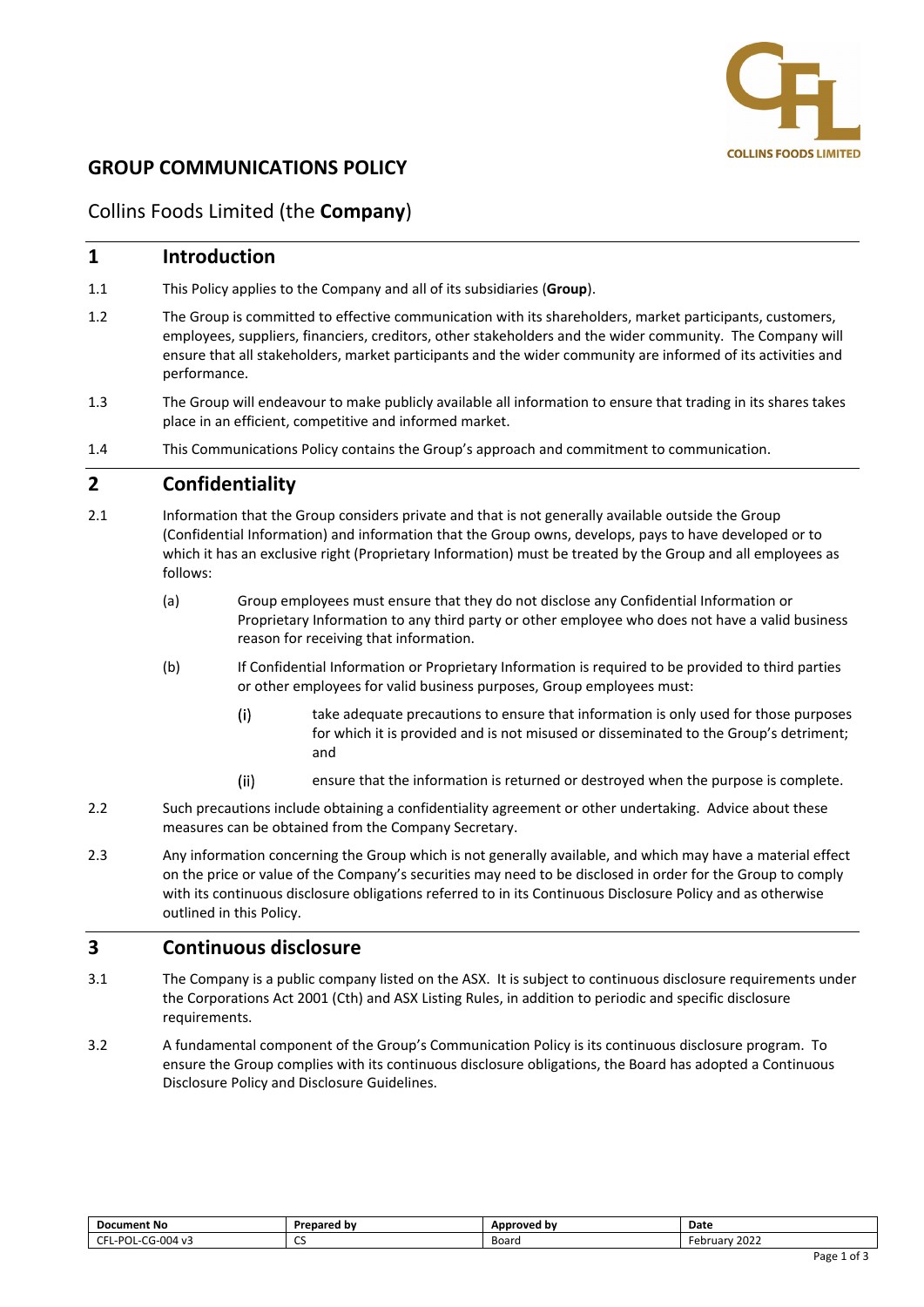

### **Communications with the ASX**

- 3.3 All communication with ASX will be in accordance with ASX Listing Rules. The Company Secretary (or in their absence the CEO, Group CFO or Chief Legal and Compliance Officer) is responsible for communications with ASX.
- 3.4 Information communicated to ASX will also be placed on the Group's website.
- 3.5 For further information refer to the Group Continuous Disclosure Policy and Group Disclosure Guidelines.

## **4 Communication with shareholders and the market**

- 4.1 This Communication Policy is designed to ensure that the Group:
	- (a) provides timely and accurate information equally to all shareholders and market participants regarding the Company including its financial situation, performance, ownership, strategies, activities and governance; and
	- (b) adopts channels for disseminating information that are fair, timely and cost efficient.
- 4.2 In addition to those policies and processes contained in the Group Continuous Disclosure Policy and Group Disclosure Guidelines, the Group has implemented a number of processes to ensure achievement of these goals.

#### **Company meetings**

- 4.3 The meetings of shareholders of the Company represent an excellent opportunity for the Group to provide information to its shareholders. The Group encourages attendance at, and participation in, general meetings.
- 4.4 A notice of a meeting will be sent to shareholders prior to meetings, including details of the time and place of the meeting, the resolutions to be considered and proxy voting procedures.

#### **Information on the website**

4.5 The Company's website is one of the cornerstones of the Company's Communication Policy with shareholders and the market. All information released to ASX will be posted on the Company's website as soon as practicable after ASX has confirmed that it has received the information.

### **5 Communication with employees**

5.1 The Group recognises that its employees are central to the Group's success. In order to enable staff to fulfil their role to the high standards required and to promote employee satisfaction, the Group aims to ensure effective communication with employees. Effective communication with employees starts with their direct manager and with accessibility to senior management.

#### **Employee briefings**

5.2 The Group will from time to time conduct employee briefings so that all staff are aware of activities within the Group. These briefings may be conducted by the CEO, Group CFO, Chief People Officer or an appropriate manager.

#### **Electronic communication**

5.3 The Group's email system allows staff to communicate simply and easily with each other and with management. All employees have access to this system and are encouraged to use it to improve the flow of information and communication generally. The Group will use email to ensure a continued flow of the information and to communicate effectively with staff. Staff should feel free to communicate with any member of management by email.

#### **Website**

5.4 The Group's website is an important communication tool for employees. It contains a range of information which relates to employees including relevant policies and codes, media and market announcements and presentations to shareholders and institutional investors. Employees are encouraged to view the website on a regular basis so that they can keep up to date with information concerning the Group.

| <b>Document No</b>                                | Prepared by | Approved by | Date                               |
|---------------------------------------------------|-------------|-------------|------------------------------------|
| CG-004 v3<br>$\sim$<br>--<br>ാറ<br>וט<br>. .<br>∼ | $\sim$<br>ີ | Board       | 2022<br>F≏hr<br>ruar<br>2022<br>cu |